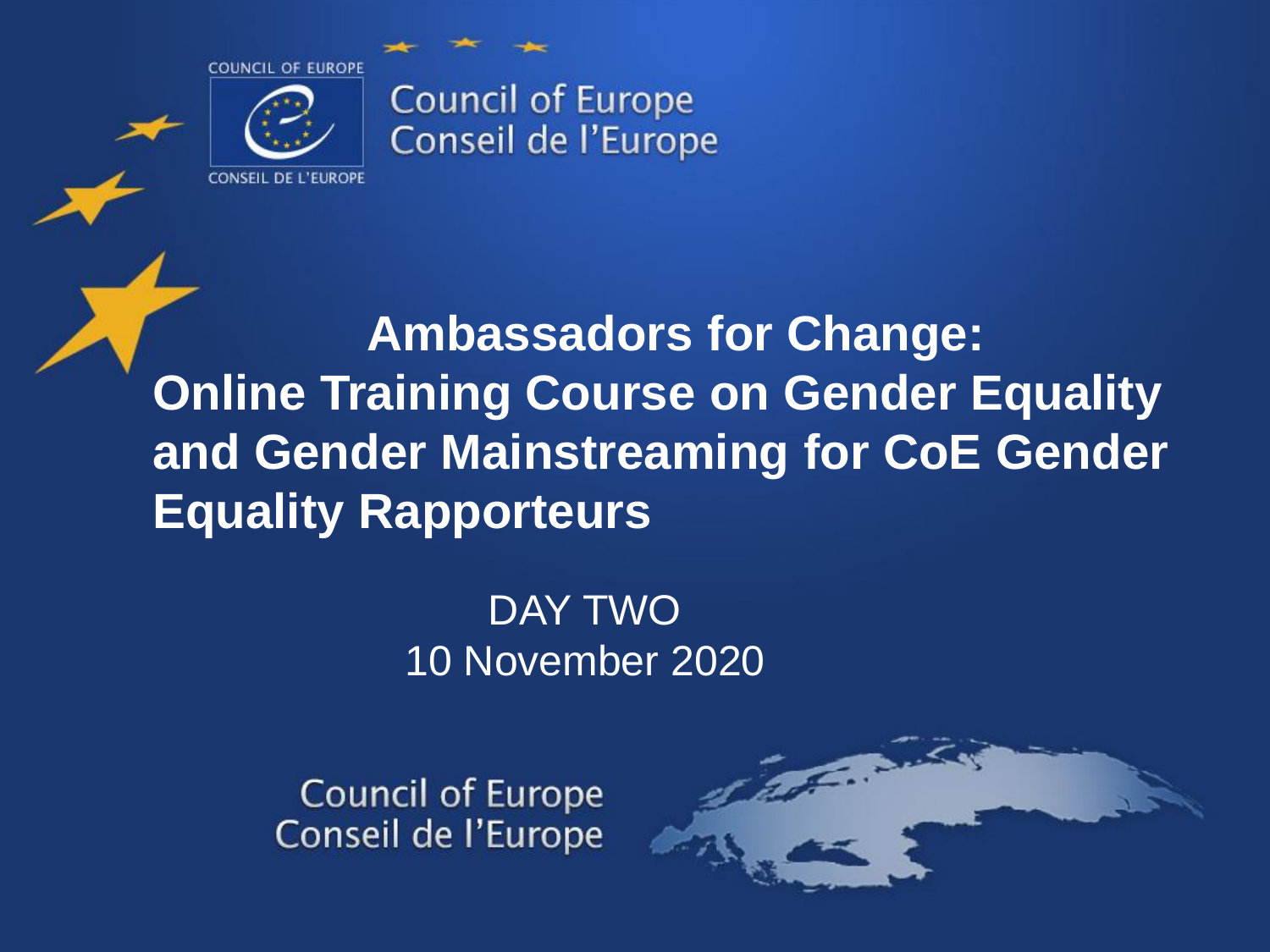

**9:30-9:40 RECAP FROM DAY ONE**

**Example 2 Remind colleagues of CoE policy on gender parity (40%) and key CoE official documents on gender equality and gender mainstreaming (there are many at the CoE website).**

 **Identify/consult gender experts (CoE, nat. and local level: academia, NGO, think tanks, reps. of minorities, etc).**

**Change Company** 

 **Co-Organise small events (round tables, hearings) on your topic and include gender equality issues in the agenda.**

 **Collect reliable gender/intersectional data and use it to support your arguments: it makes it real!**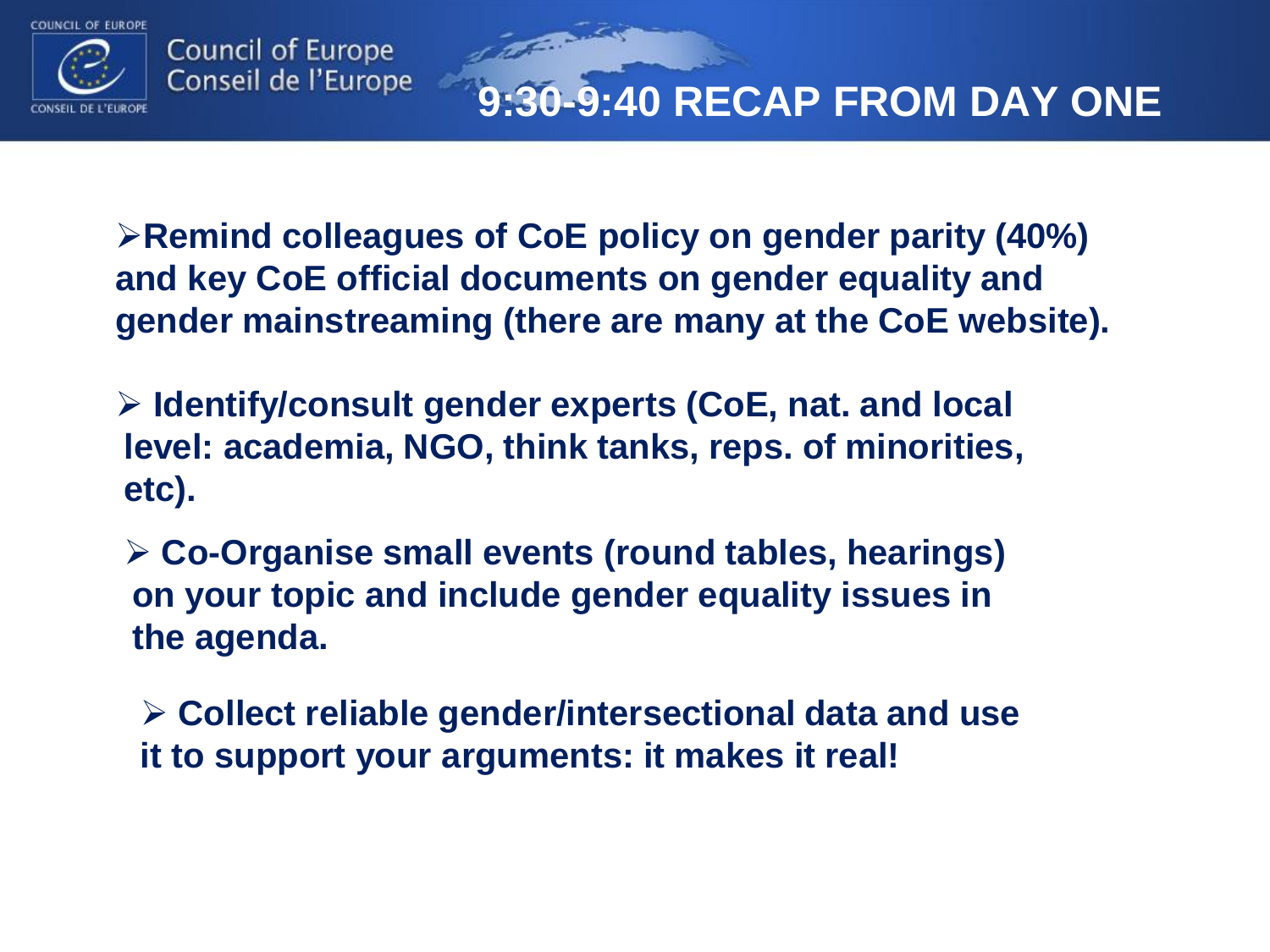

 **Collect examples of successful gender mainstreaming exercises in other Committees (including those dealing with challenging areas such as economic crime, fraud, digital technologies).** 

**RECAP FROM DAY ONE** 

 **Organise a hearing/event on the topic in your Committee.**

**Get advice from other GER or colleagues from the Gender Equality Division.**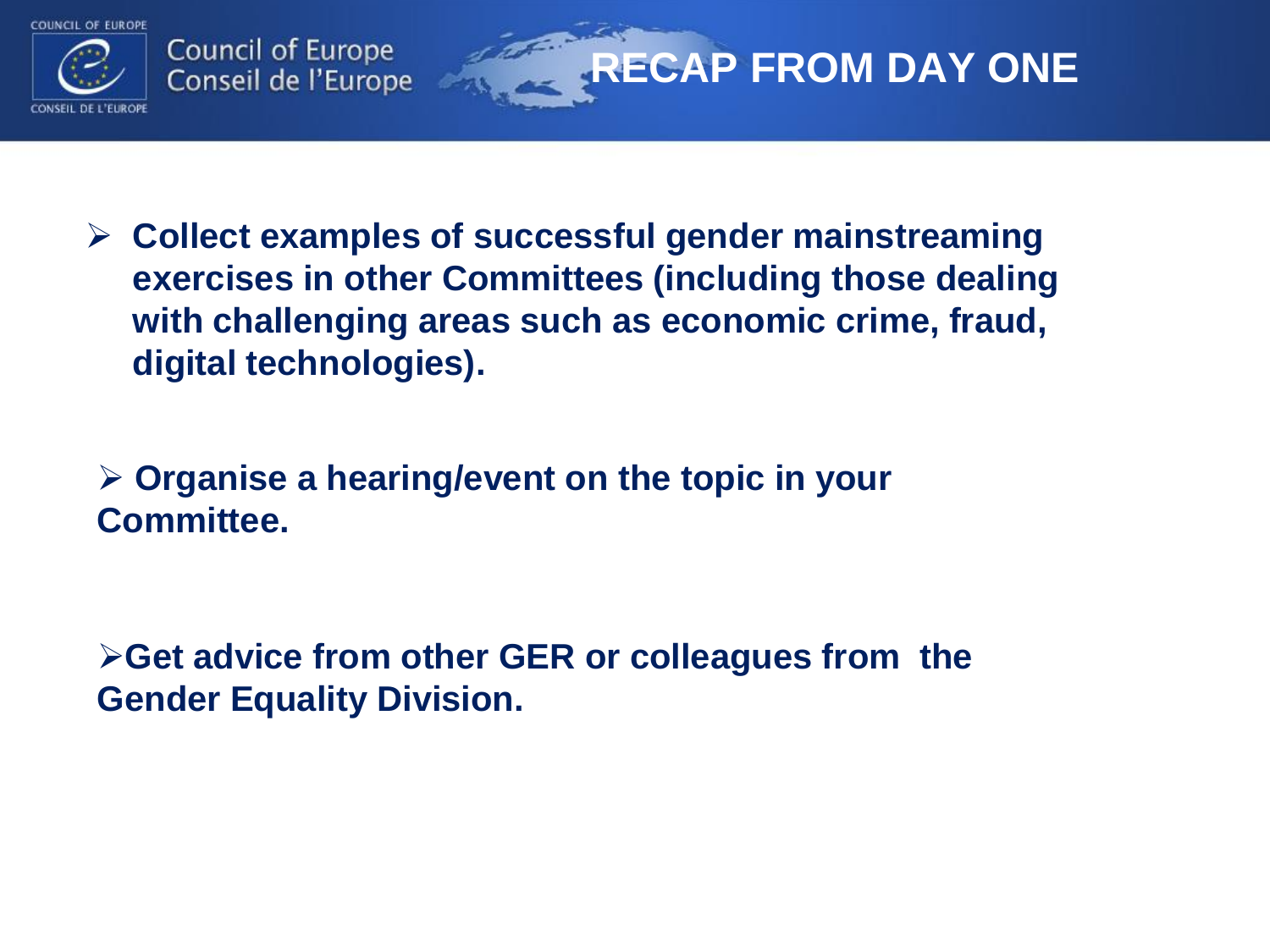

**Quick overview of the programme**

**TODAY- MORNING SESSIONS** 

- **9:40 – 10:25. MODULE 3: "Leading by Example: using gender-sensitive communication" Facilitator: Cécile Gréboval.**
- **10:25-10:40. Coffee break**
- **10:40-11:40. MODULE 4: CoE Strategies to advocate for gender equality & women's rights + Exercise Task sheet #2 + Quiz: dealing with resistances (ctd).**
- **11:40-12:00. Coffee break**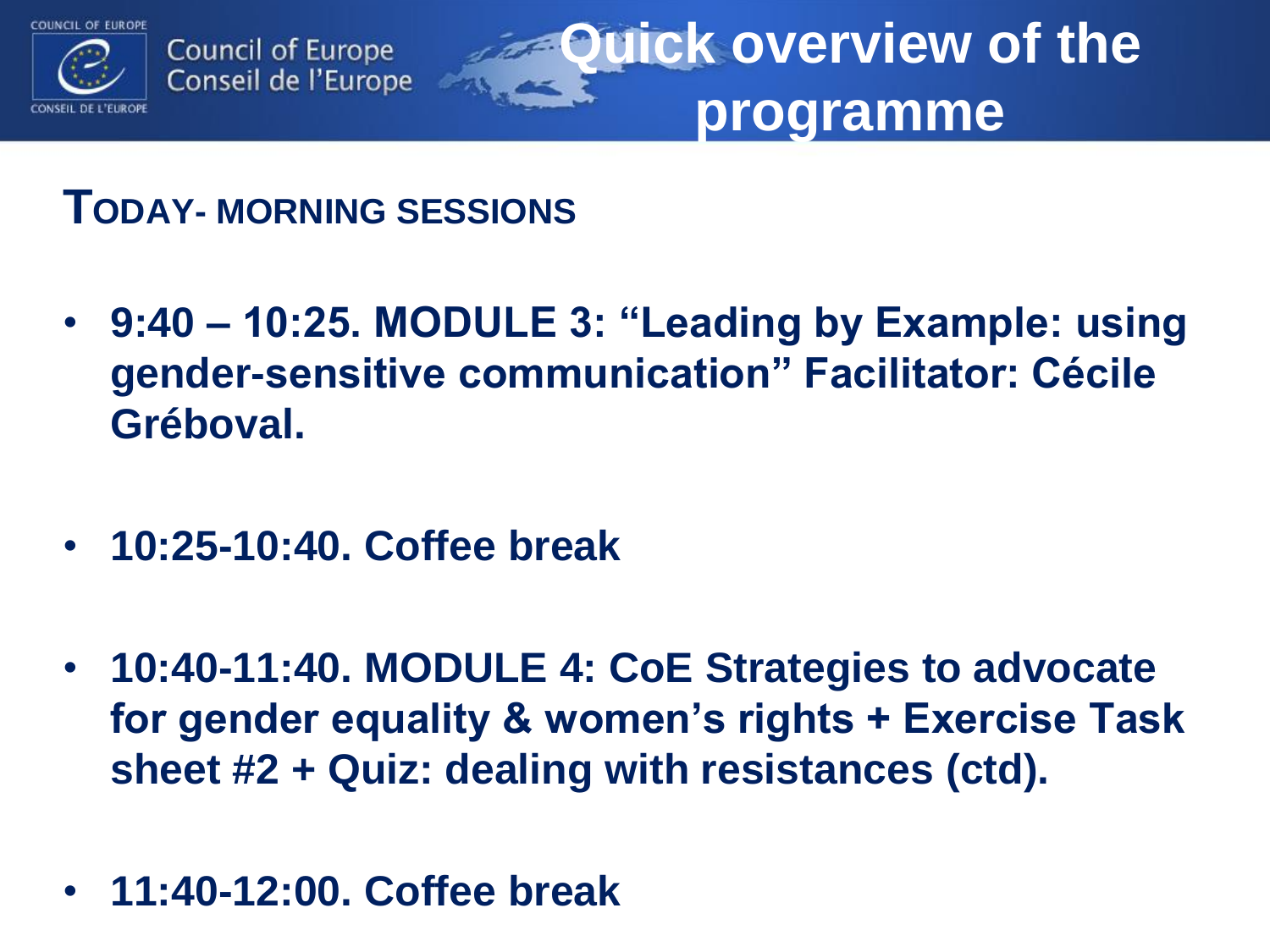

**Council of Europe** Conseil de l'Europe

### **AFTER COFFEE:**

- **12:00-13:00. MODULE FIVE: Sharing Good Practices/Lessons learnt (3 GER present 5'+ Plenary)**
- **13:00-14:30.**

**A well-deserved lunch break!**

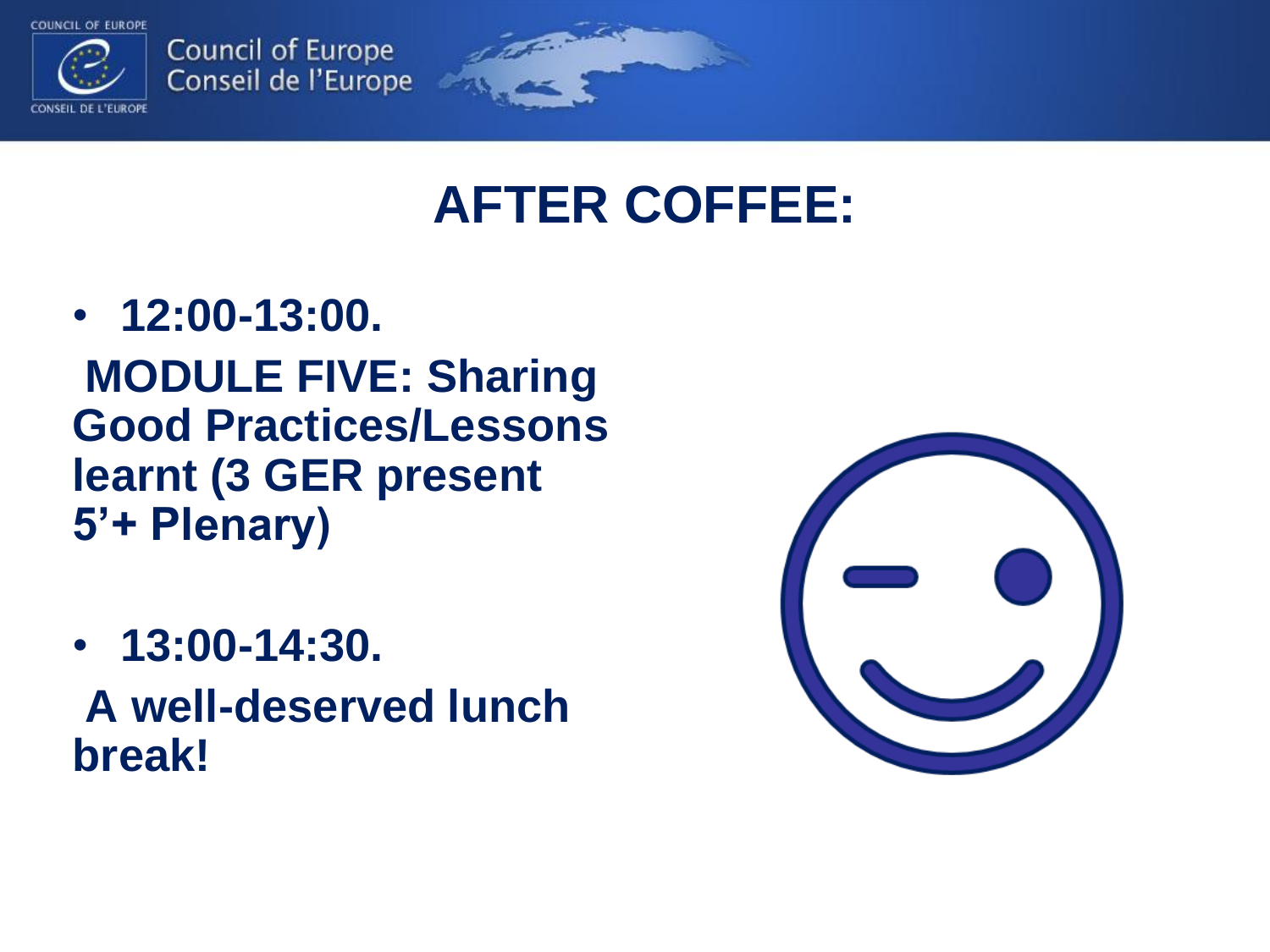

CONSEIL DE L'EUROPE

**Council of Europe** Conseil de l'Europe

**10:40-11:40. MODULE 4: PPT CoE Strategies to advocate for gender equality & women's rights + Exercise Task sheet #2 + dealing with resistances (continued).**

### **DAY TWO 10 November 2020**

**Council of Europe** Conseil de l'Europe

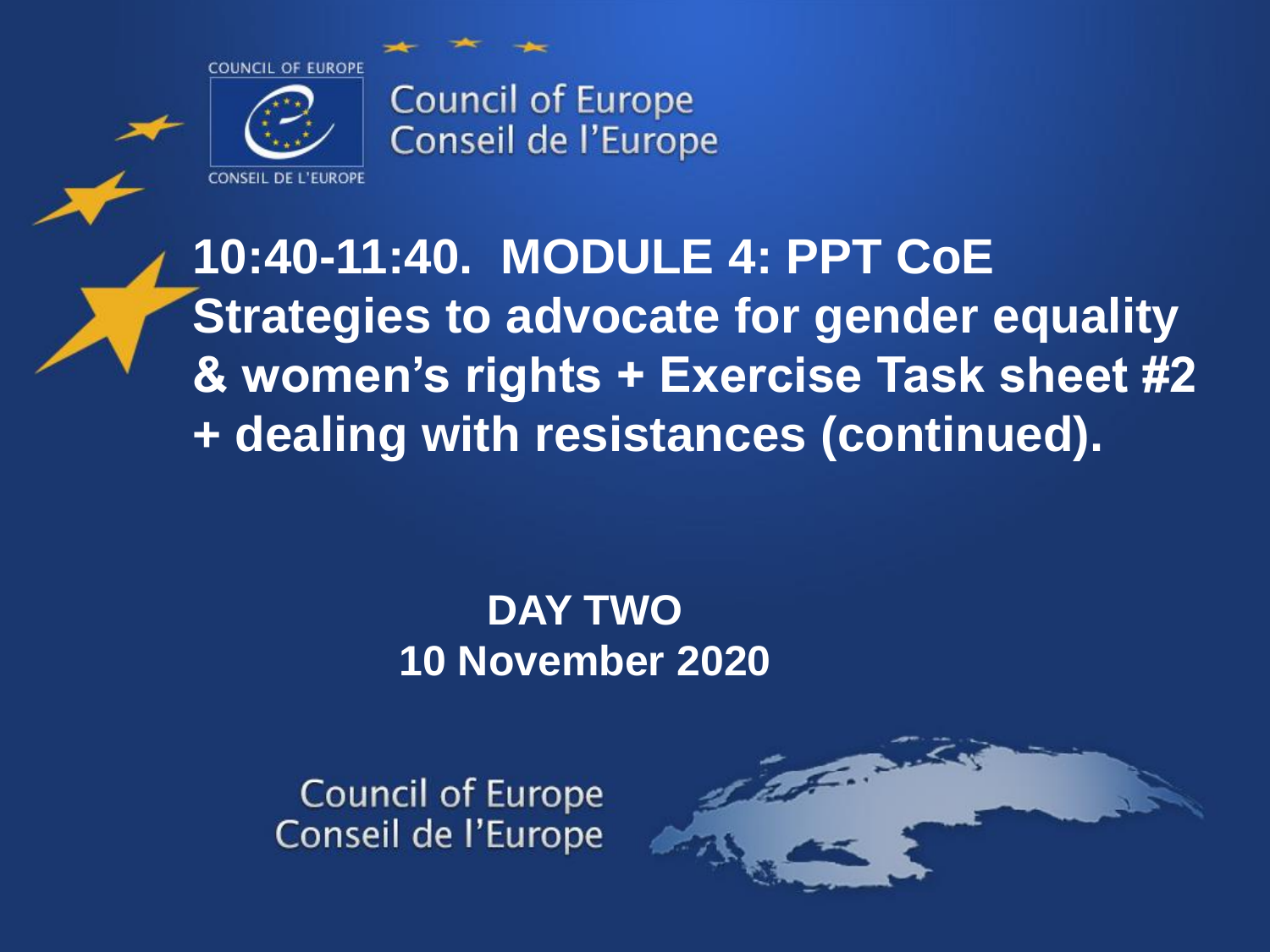

## **Strategies to promote Gender Equality**

- 1. Equal Opportunities /Equal Treatment
- 2. Capacity building
- 3. Women's Agencies Gender Equality Units
- 4. Temporary Special Measures/ Specific Actions to enhance gender equality
- 5. Gender Mainstreaming
- 5.a. Gender budgeting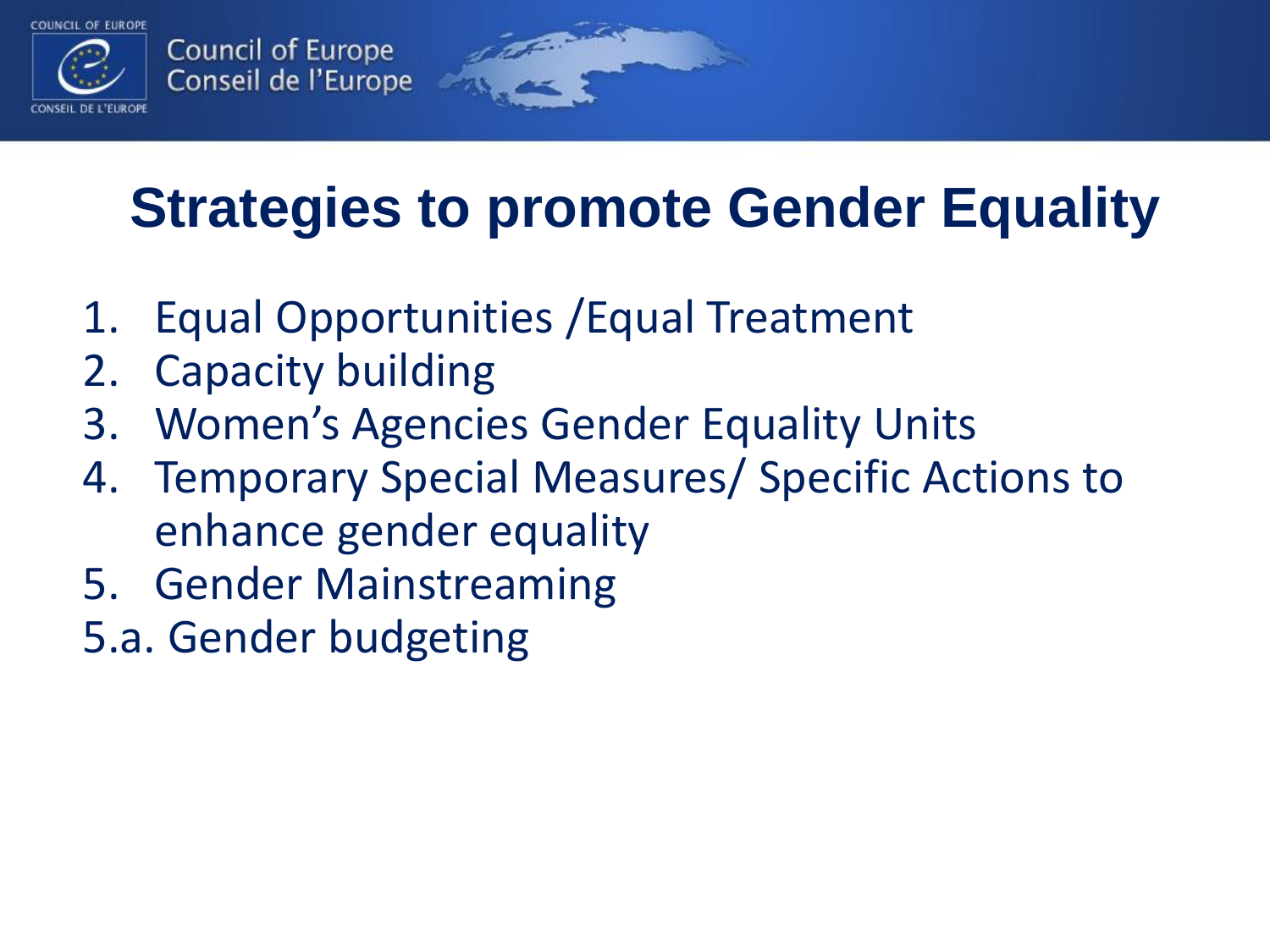

**Council of Europe** Conseil de l'Europe

## **1. Equal opportunities at the Council of Europe**



Credit picture: CoE Gender Equality Unit

• **Formal legal provision guaranteeing that no discrimination on the basis of sex or other factors (ethnicity, religion, disability, sexual orientation, etc.) will prevent the enjoyment of civil or human rights.**

**(cf. recommendation from CoE Gender Equality Strategy- 2018-2023 pp. 12, 13, 49)**

**https://www.coe.int/en/web/jobs/equalopportunities**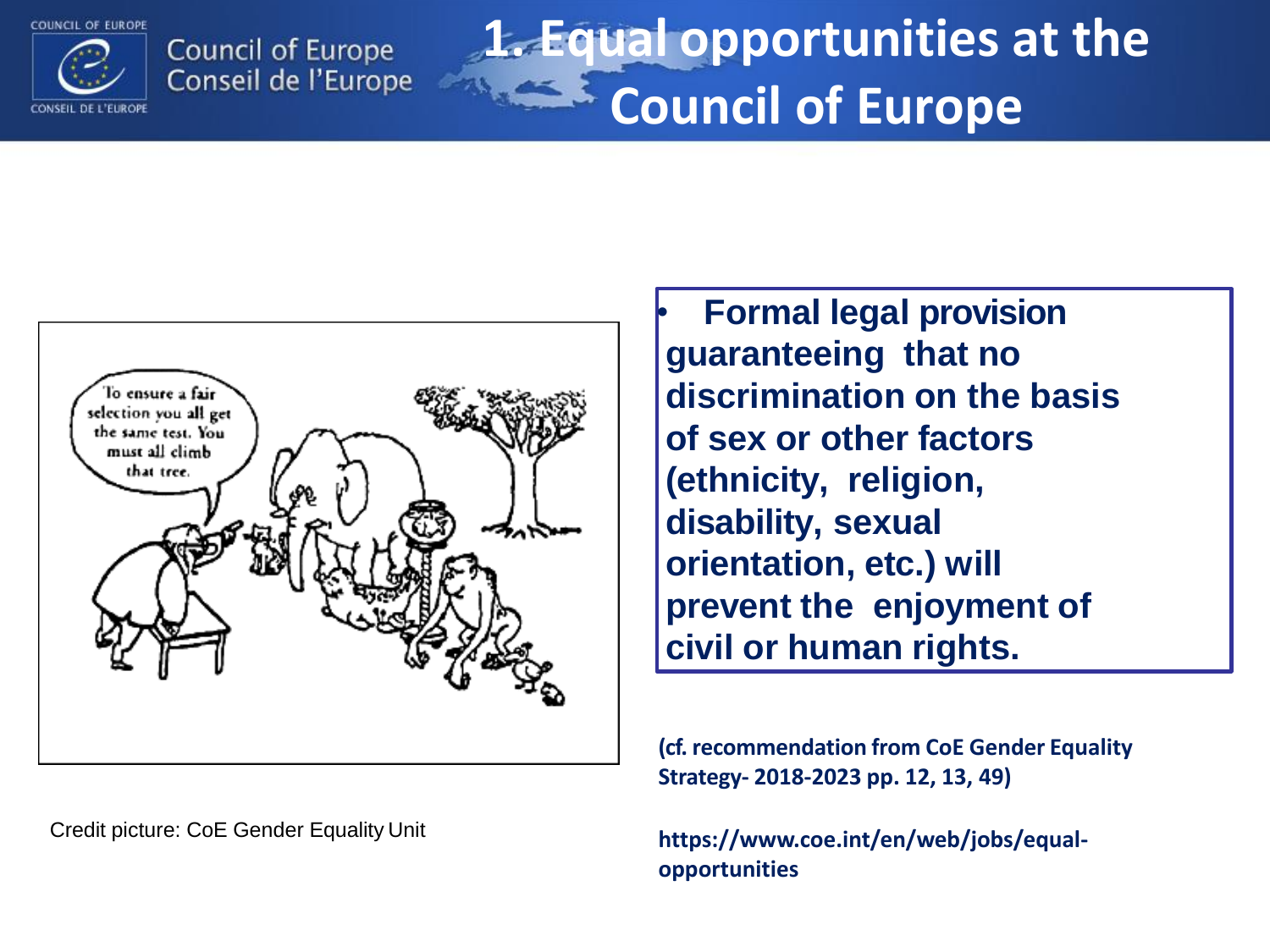

**Council of Europe** Conseil de l'Europe

**1.a. Equal Treatment**

**Why it matters - contributes to:** 

**\* reduces gender wage gaps.**

- **\* ensures access to decent work conditions**
- **Relevant policy frameworks supported by the CoE:**

**Decent work:** 

**https://www.coe.int/en/web/compass/work**

**Recomm. on youth work: CM/Rec(2017)4 Adopted by: Committee of Ministers** 

**Other ILO Conventions: 156 on workers with family responsibility); 183 (maternal protection); 111 discrimination in employment & occupation).**

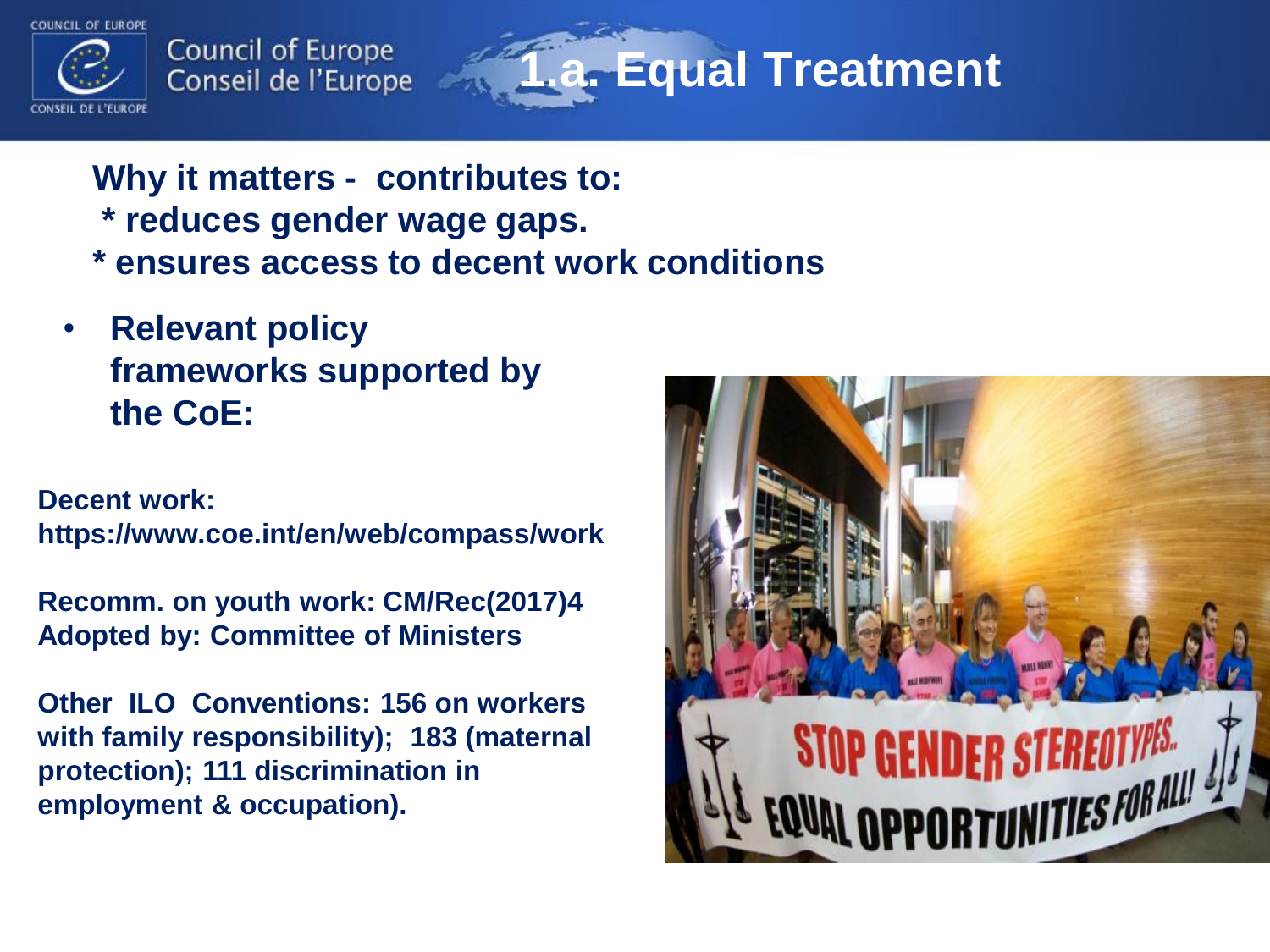

## Council of Europe<sup>2</sup>. Capacity building on gender **equality and social inclusion**

- **The issue**: "to continue to address the harmful impact of gender stereotyping on judicial decision-making, in accordance with the Council of Europe Action Plan on Judicial Independence and Impartiality for 2016-2021" (Action 2.4).
- **Possible actions:** " research, monitoring, training, education, capacity building and the promotion of good practices at the national level, in line with the instruments of the CoE and international law, and in co-operation with other regional and international organisations."
- **Added value? Improved effectiveness of institutions/organizations, for implementing actions that promote gender equality and women's rights and for achieving social and equitable results (outcomes)**
- Source: CoE Gender Mainstreaming Toolkit p. 25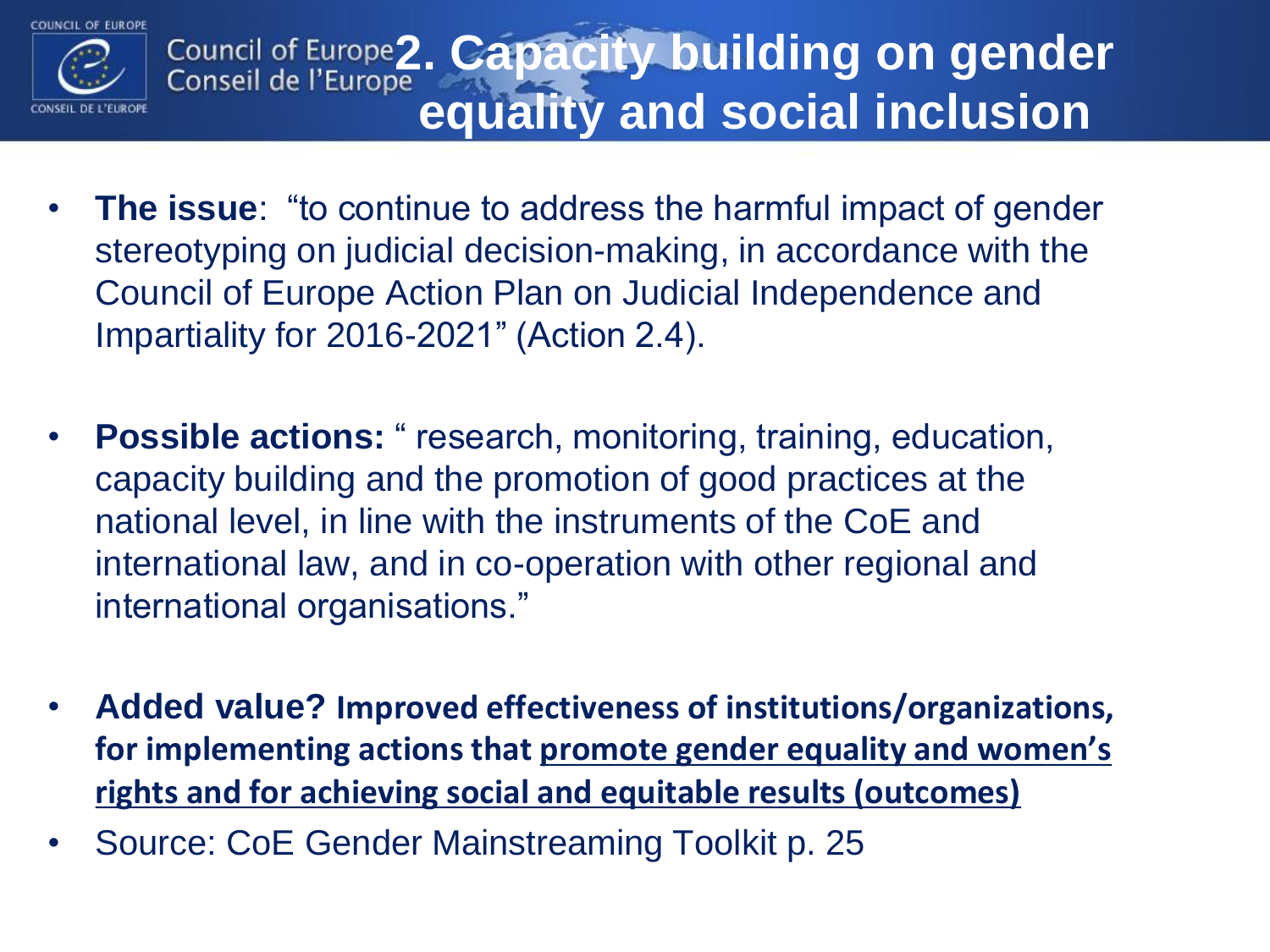

## **3. Women's agencies/Gender equality units**

**Examples: national authorities to promote and coordinate policies for the advancement of women and/or mainstreaming of gender equality ----- can be a Ministry, a Secretariat, a Department, an Institution, a Gender Equality Committee, a Task Force within a Ministry, etc..** 

**Key objectives:**

**1) Integrate gender equality perspectives in legislation, public policies, programmes and projects**

id and

**2) Generate and disseminate gender/intersectionally disaggregated data and information.**

**3) Get support to monitor trends/spaces for gender equality and women's rights (from gender experts through your Networking)**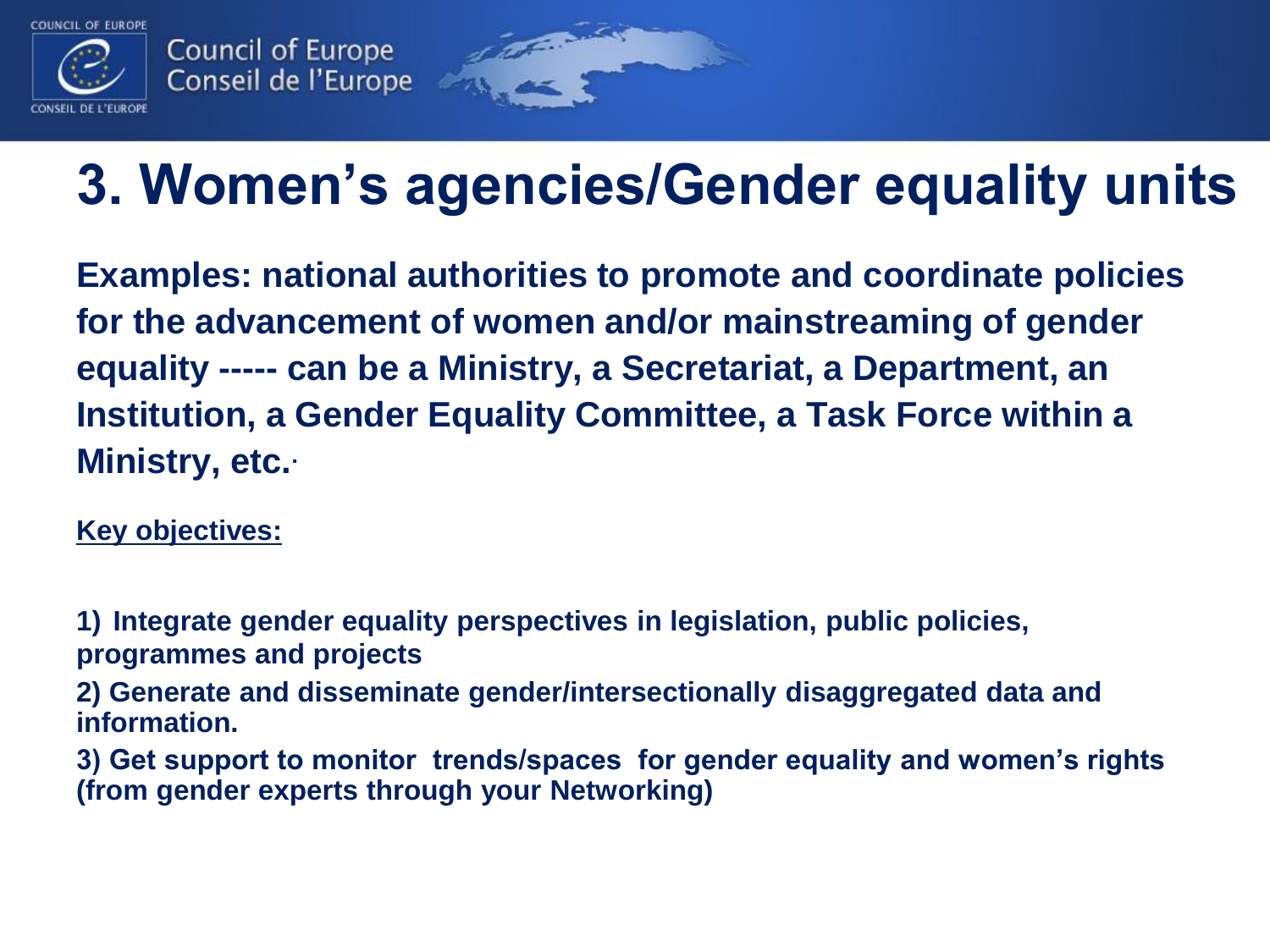

## **4. TEMPORARY SPECIAL MEASURES**

information

- **A strategy designed to accelerate the realisation of** *de facto* **equality between men and women in those areas where inequalities exist.**
- **Purpose: to accelerate the process of correcting current and past gender disparities and inequalities.**
- **Ultimate goal: ensure** *de jure* **and** *de facto* **equality, in line with the principle of non-discrimination by the ECoHR**

**Cf. Convention on the Elimination of All Forms of Discrimination against Women (CEDAW-1979) art. 4 provides an international legal base for temporal corrective measures.** 

**Two of these measures are :**

- **Affirmative/Positive Action**
- **Quota systems**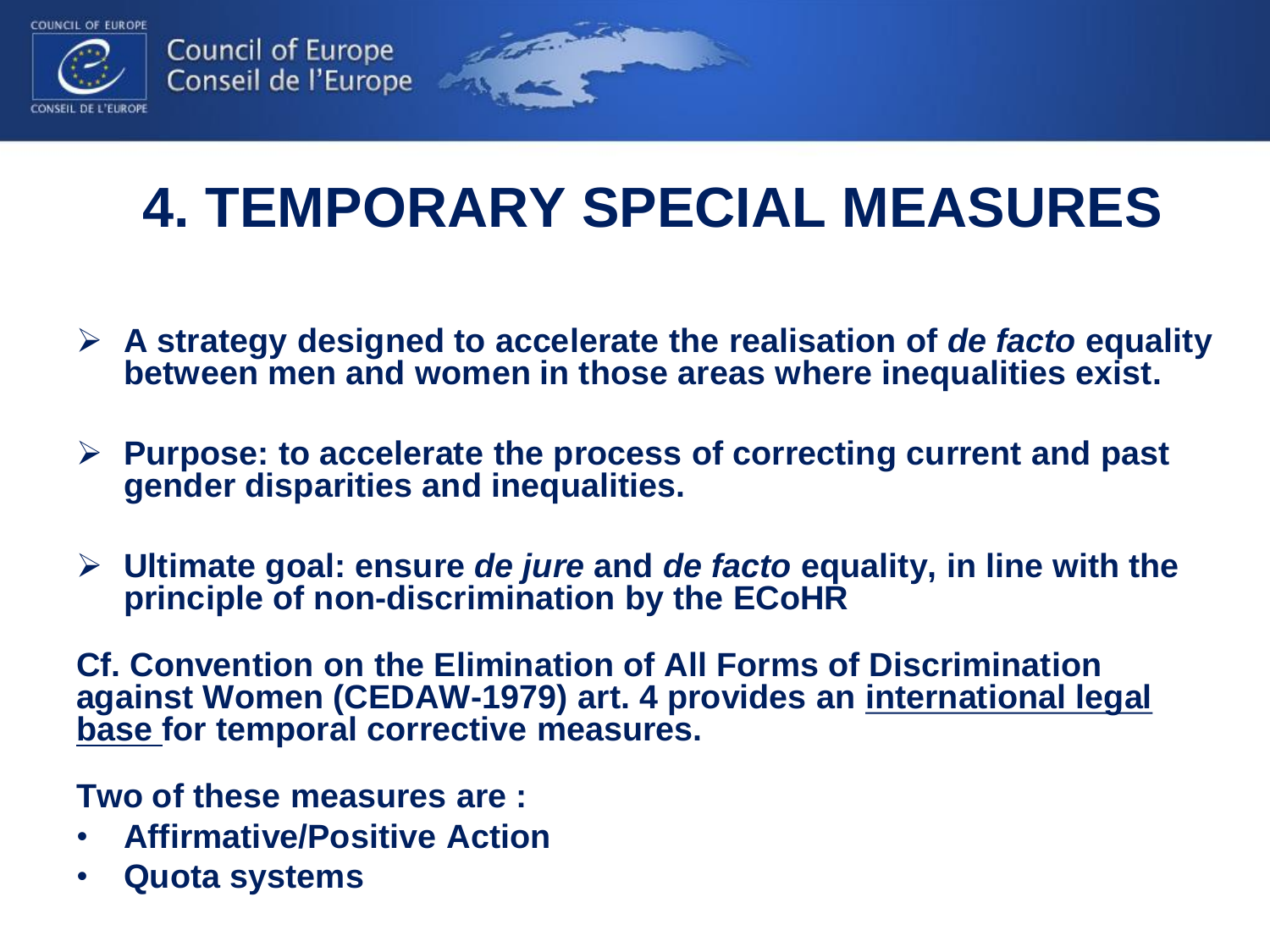

## **4.a. Specific Actions to enhance gender equality**

• **They are tailored to each specific situation of inequality/discrimination and can include a combination of the other strategies (capacity- building, advocacy, awareness campaigns, policy dialogues, technical expertise, etc.)**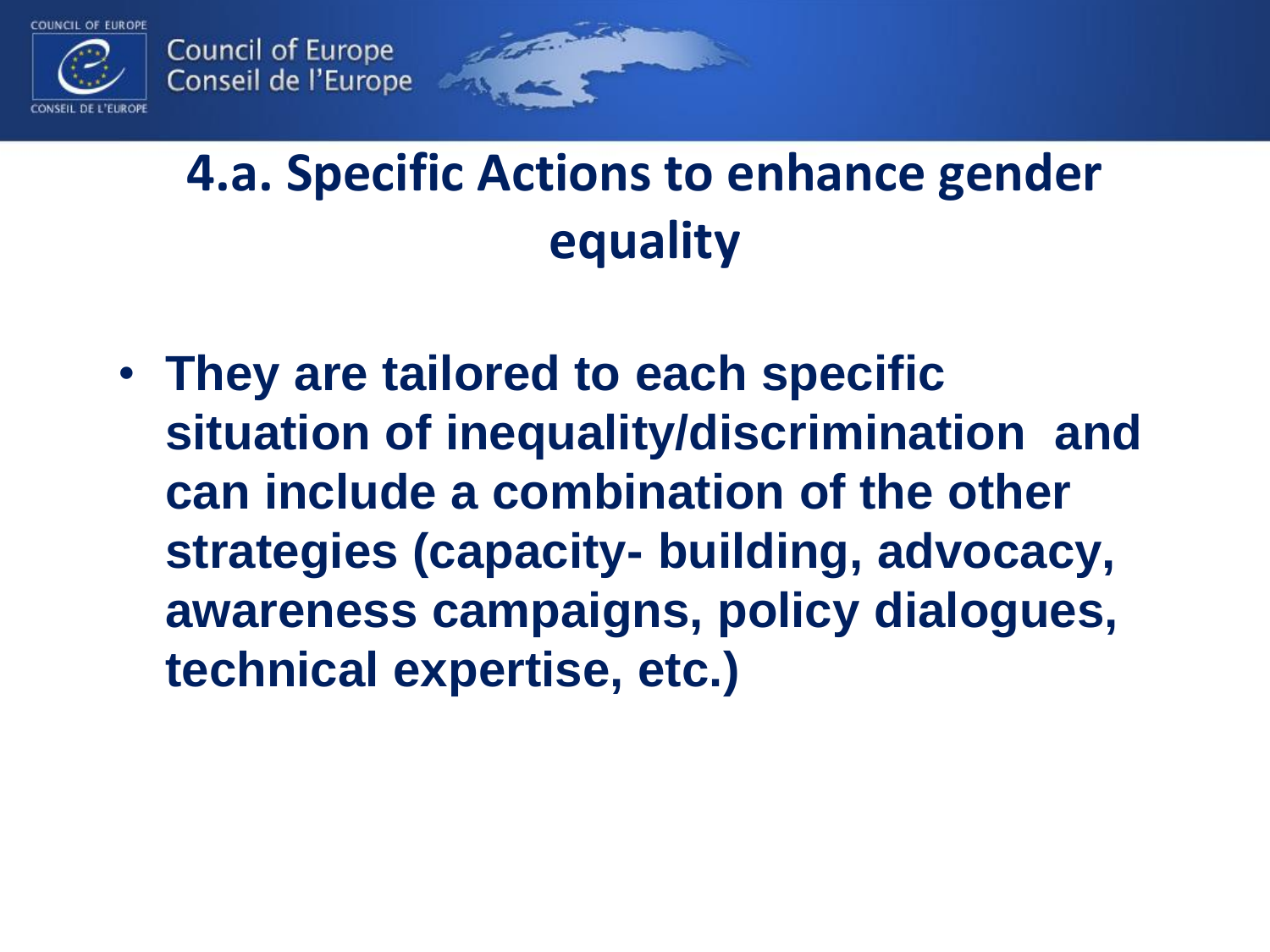

## **5. Gender Mainstreaming**

i dhe shekara

**Source: CoE Gender Glossary p, 22:**

 **"assessing the implications for women and men of any planned action, including legislation, policies or programmes….. It is a way to make women's as well as men's concerns and experiences an integral dimension of the design, implementation, monitoring and evaluation of policies/ programmes in all political, economic and societal spheres so that inequality is not perpetuated. The ultimate goal is to achieve gender equality (UN Women).**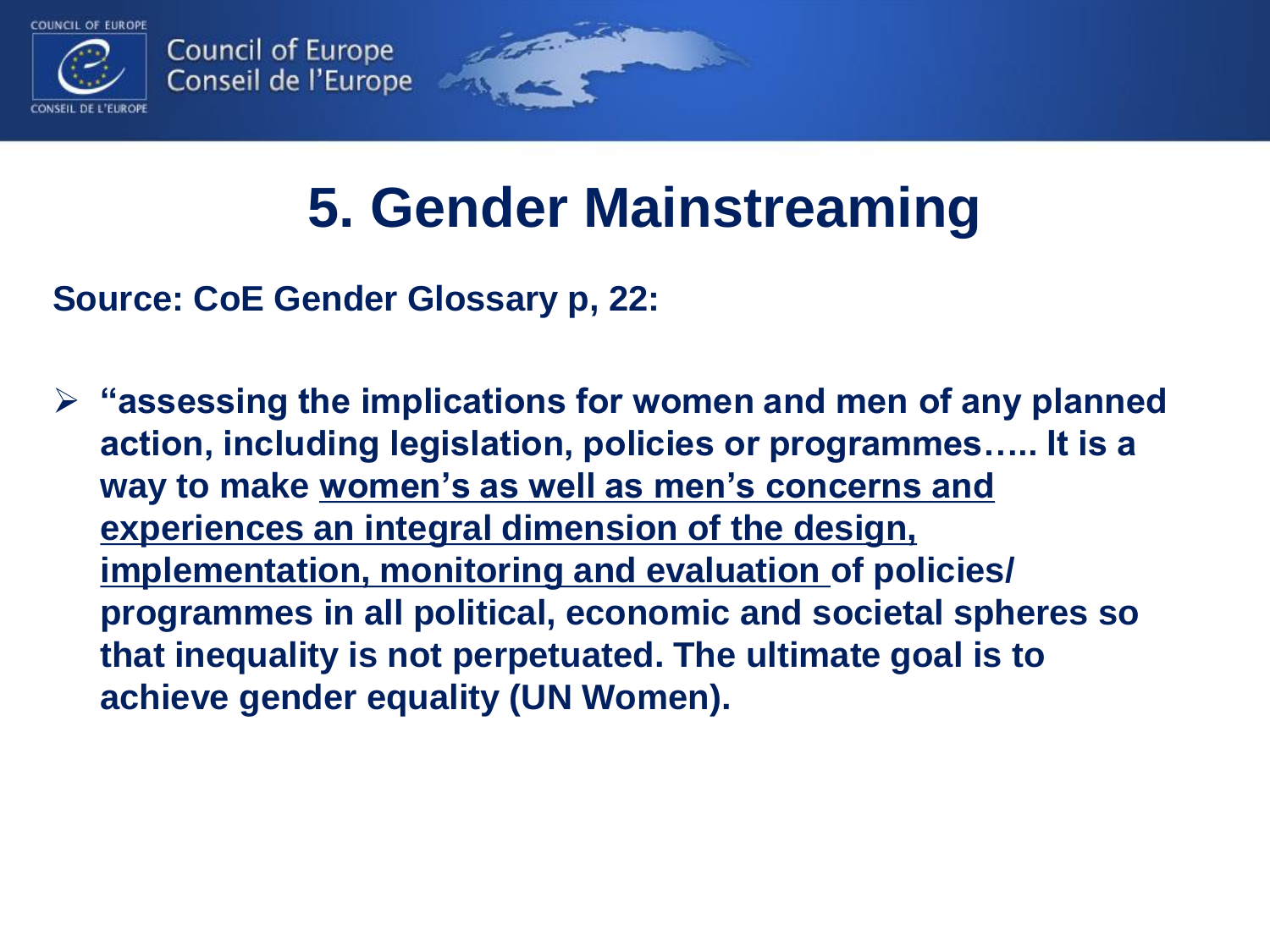

# Council of Europe**a. Gender-responsive budgeting**

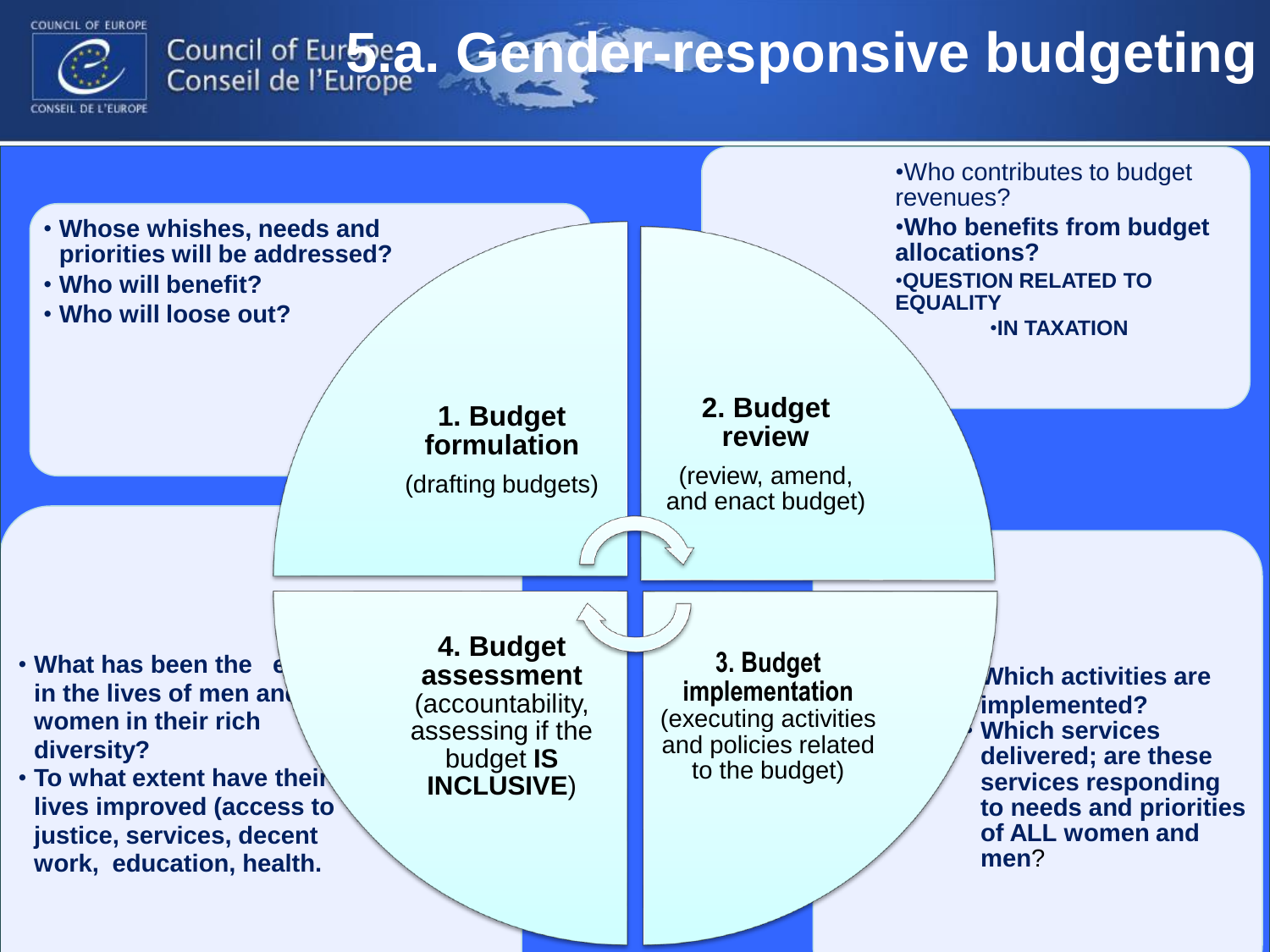

**Practical Exercise: Task sheet #2: How to choose the best strategy to promote gender equality (from an intersectional perspective)**

### **Guidelines:**

- **You will be directed to your breakout group.**
- **Please use Tasksheet # 2 : choose one gender equality related problem and answer the 3 questions there.**
- **Remember to choose a Rapporteur at the beginning and someone different this time. Thank you and enjoy the exercise !**
- **Time for this exercise: 30 mins. for group discussions+ 3 minutes for each Rapporteur in Plenary**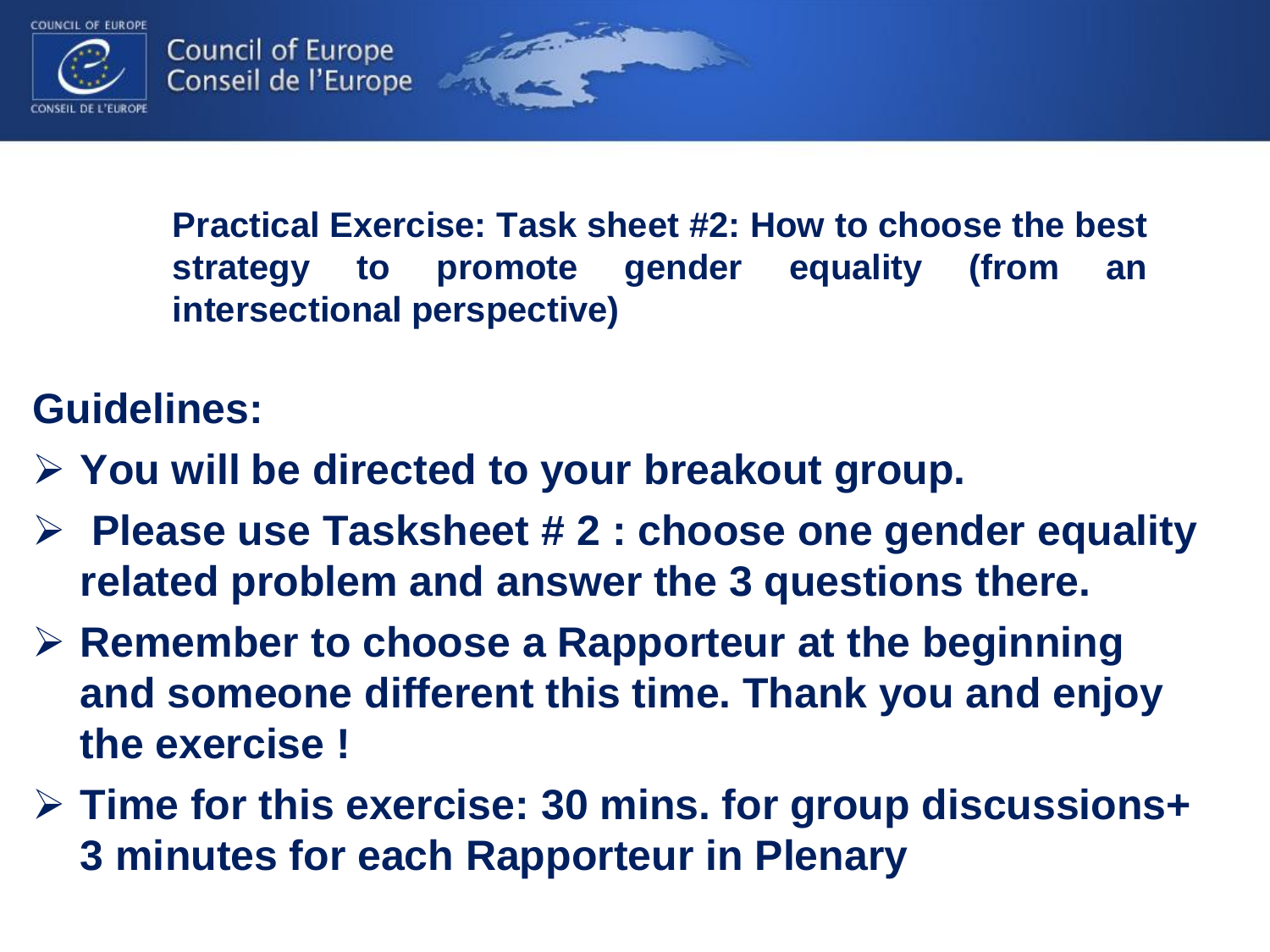

Council of Europe<br>Conseil de l'Europe

# **LUNCH BREAK 13:00- 14:30**



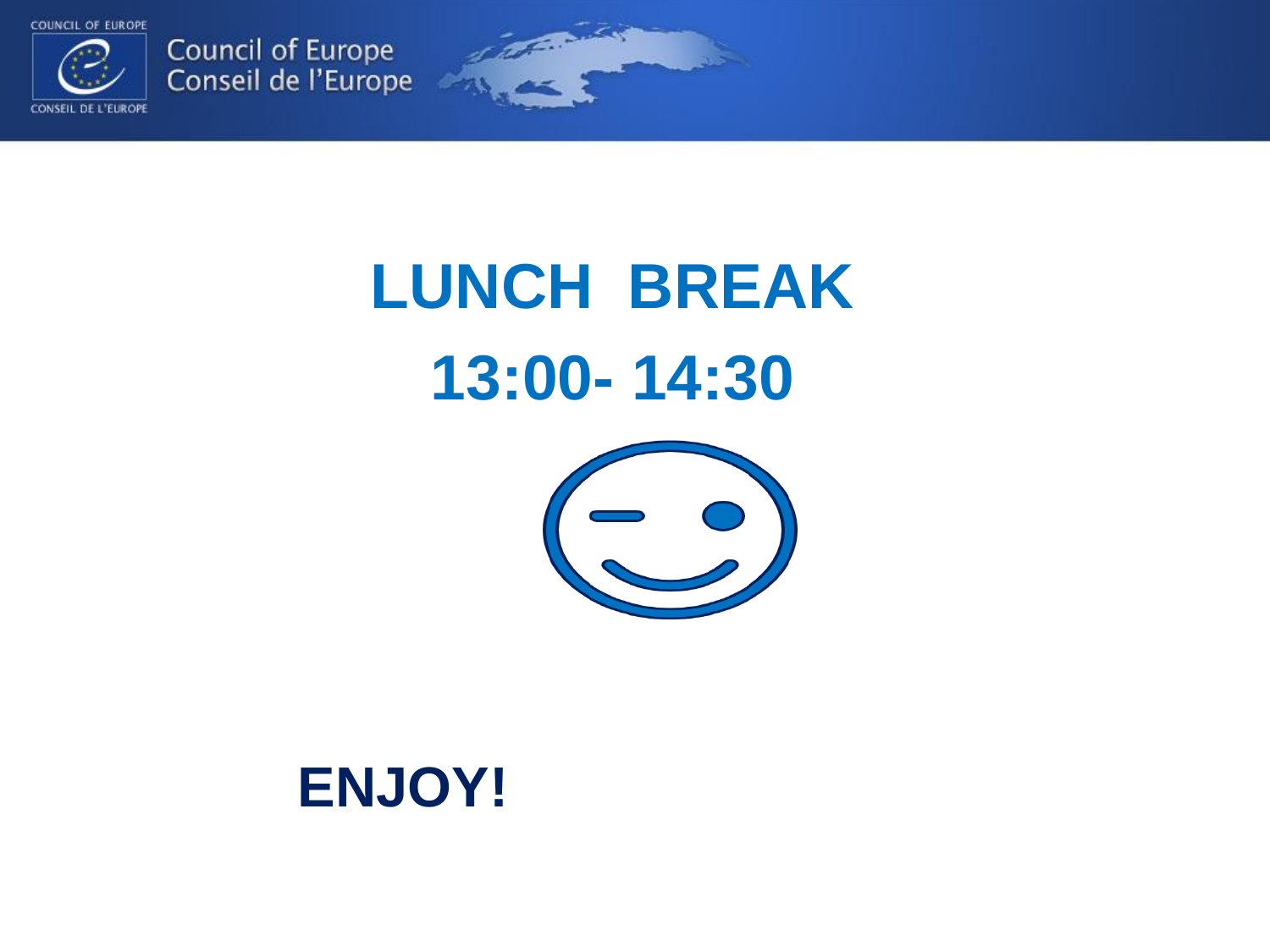



## **MODULE FIVE ctd. after lunch:**

### **14:35: 15:00 and to continue after lunch: Sharing good practices/lessons learnt in mainstreaming gender equality**

- **<sup>\*</sup> 3 short presentations (5 mins each) GER presenters:<br>1) Anne N. 2) Philippe W. 3) Jana N. followed by Plen**
- **1) Anne N. 2) Philippe W. 3) Jana N. followed by Plenary discussions.**
- **2) \*Presentations and plenary discussions will be structured around the following questions:** 
	- **a) what has worked?**
	- **b) what has not?**
	- **c) where are the obstacles?**
	- **d) where are the opportunities for contributing to gender equality as GERs?**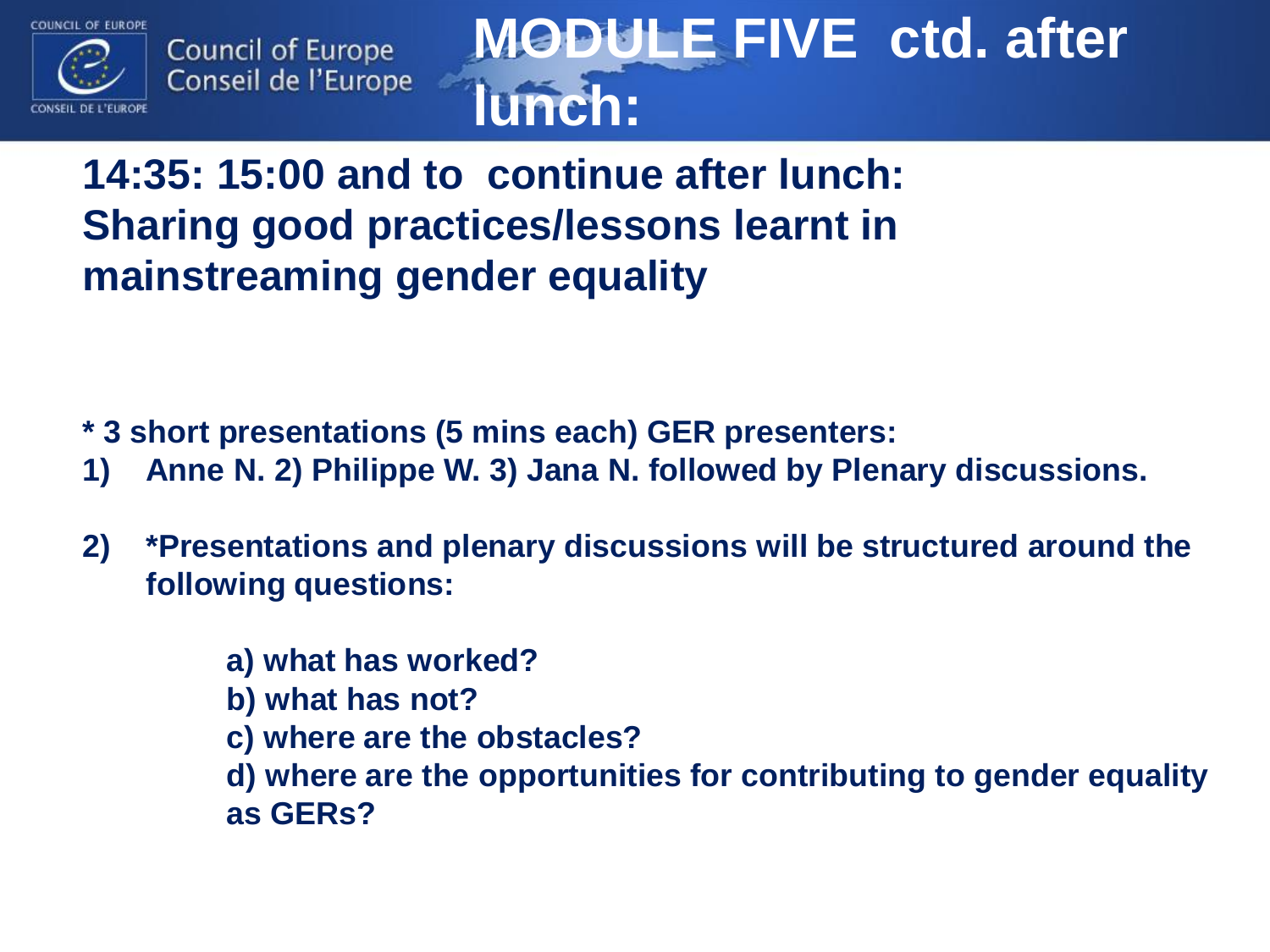

## **15:00-15:05**

• **HERE IS AN ENERGISER!**

[Vi](http://www.inspiringthefuture.org/redraw-the-balance/)deo for transformative thinking:

[http://www.inspiringthefuture.org/redraw-the](http://www.inspiringthefuture.org/redraw-the-balance/)balance/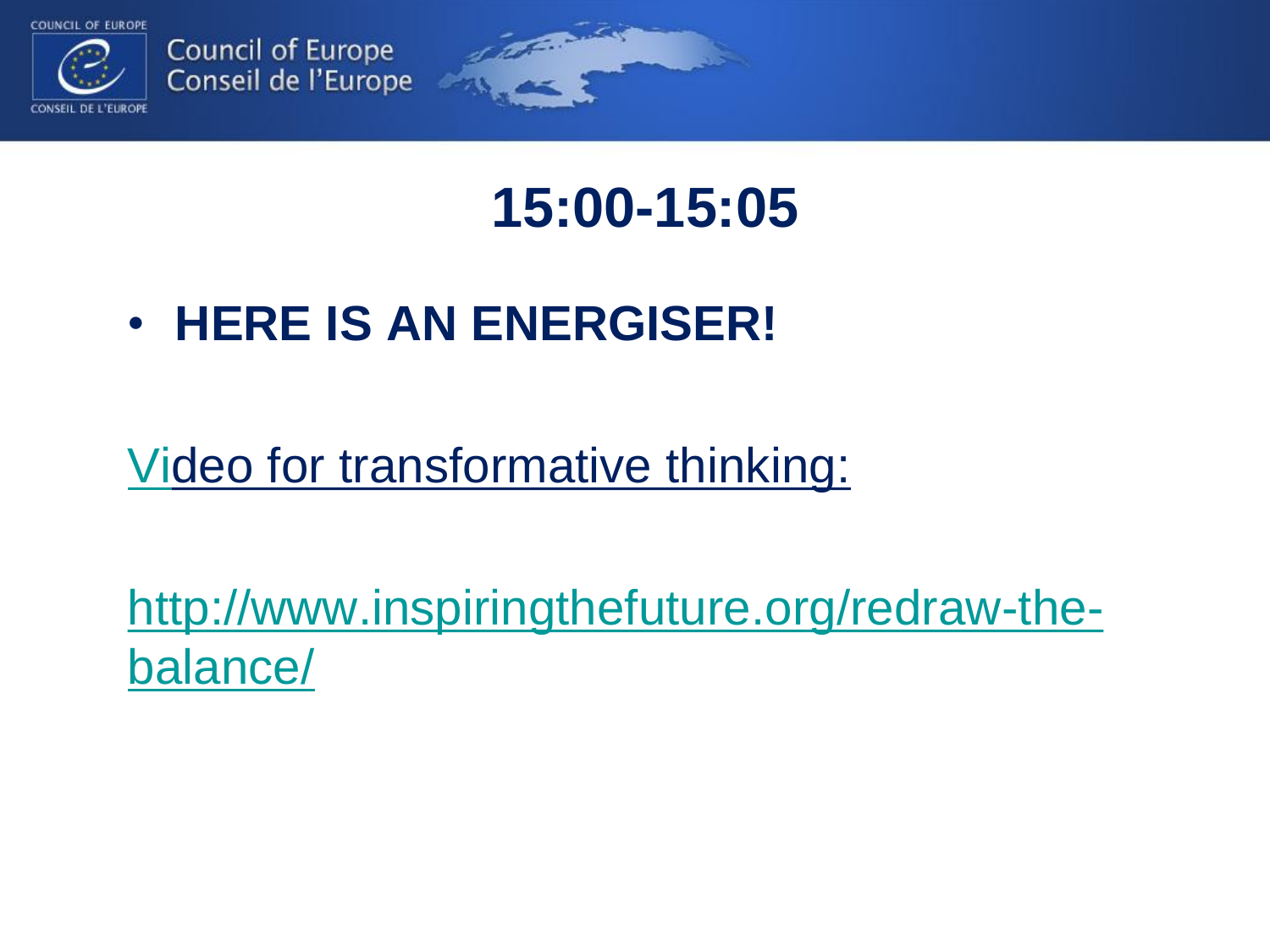

## **15:05-15:45: MODULE SIX**

- **Practical exercise: "How to do a gender/intersectional scan of our documents"**
- **Please use Task sheet #3 and the selected document for your group.**
- **Breakout groups read and discuss document and apply 4 of the Gender-sensitive questions to document (40 min).**
- **Choose Rapporteur who will share results in plenary (6 min. per group max. )**
- **Have a productive mainstreaming session! See you back at the Plenary !**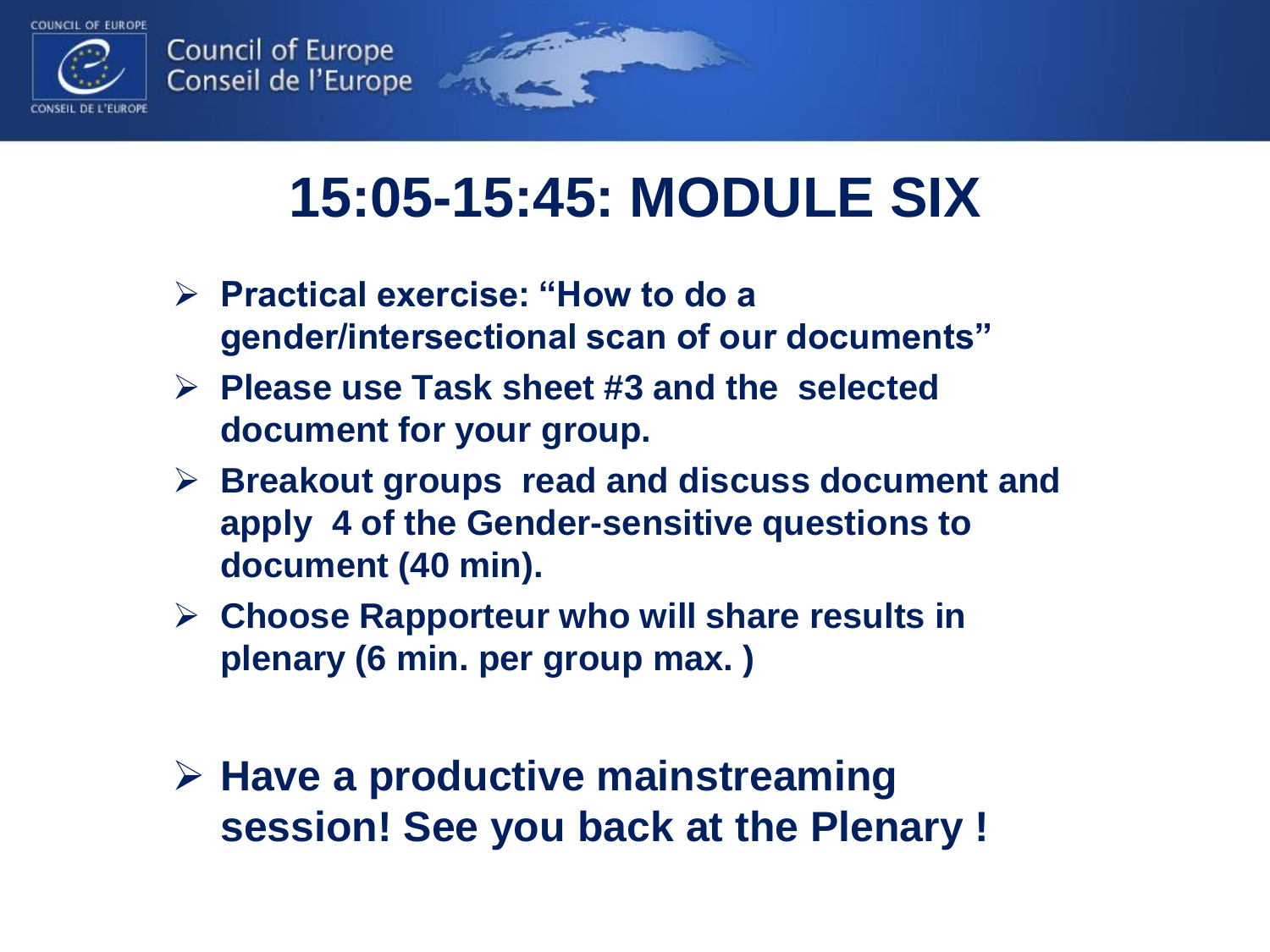

Council of Europe<br>Conseil de l'Europe

# **COFFEE BREAK ! 16:03-16:18 - 15 mins.**

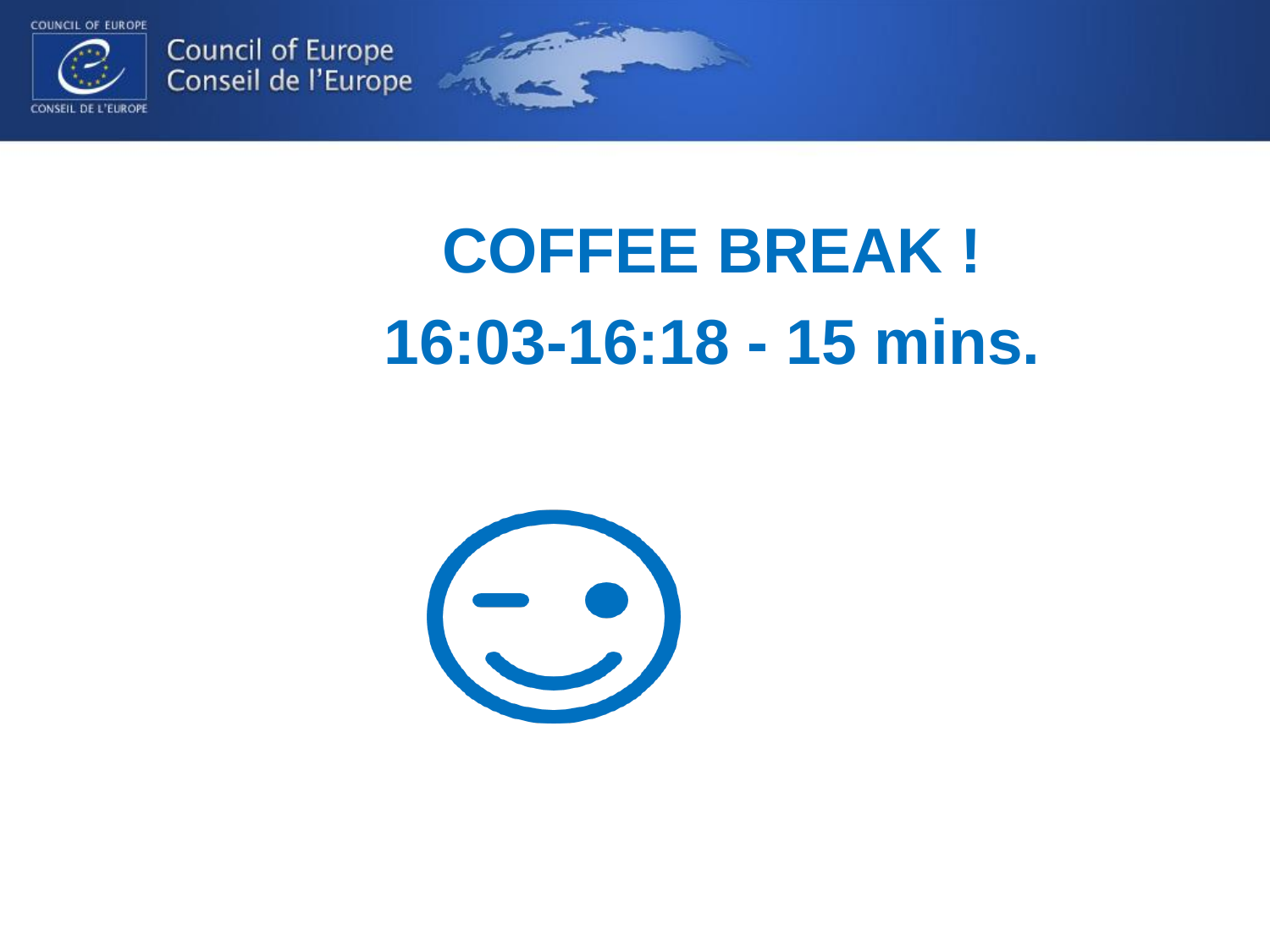

## **16:00-17:00 MODULE SEVEN**

**Design your "Gender Equality Mainstreaming Roadmap" to put your Committee/team in action** 

- **A. key gender mainstreaming action/activity that you intend to take forward and why?**
- **B. expected outcome/result (gender and intersectionally sensitive?)**

S. Of Congress

- **C. who would be your targets or allies?**
- **D. which tool would you use? (for example: an outreach initiative; a quiz/short video/ questionnaire.; a preliminary draft for a public event, a commentary on a Policy, etc.**

**Plenary session to be recorded**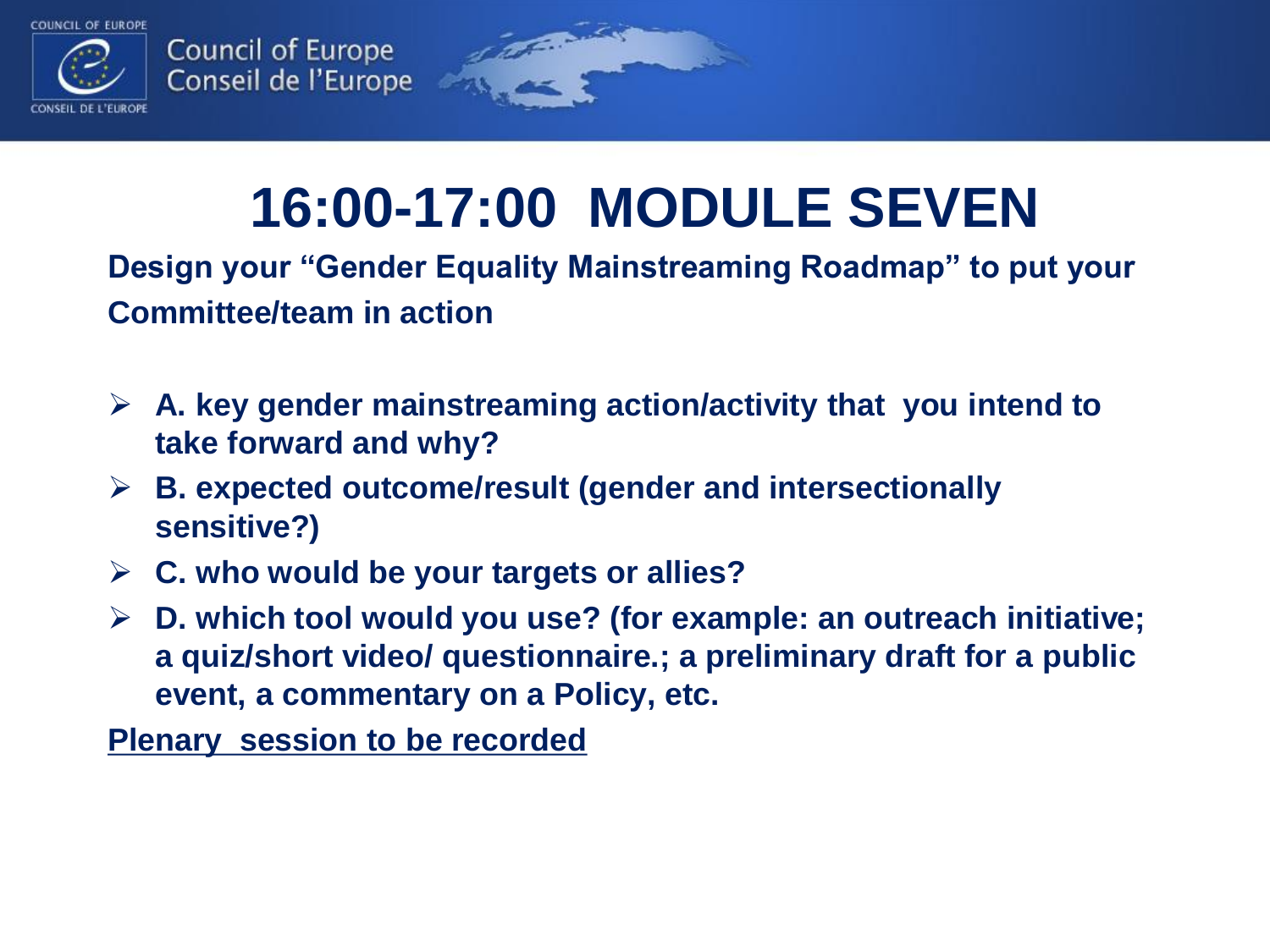



## **Remember? The three roles of Gender Equality Rapporteurs**



**knowledge & inspire others.** 

**3. Be well connected and use Networking**

- **1. key gender mainstreaming action/activity that you intend to take forward and why?**
- **2. expected outcome/result (gender and intersectionally sensitive?)**
- **3. who would be your targets or allies?**
- **4. which tool would you use? (for example: an outreach initiative; a quiz/short video/ questionnaire.; a preliminary draft for a public event, a commentary on a Policy,…**